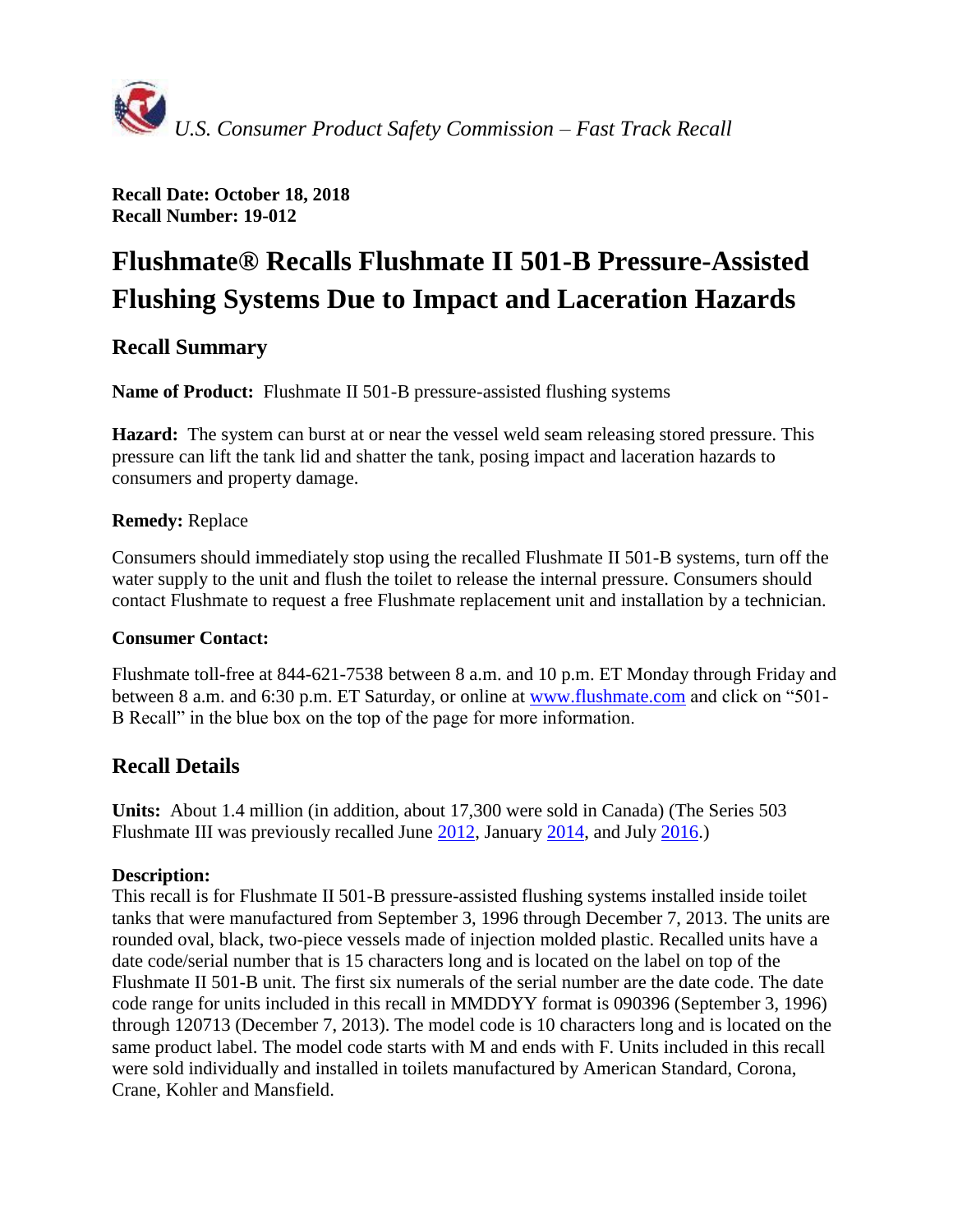**Incidents/Injuries:** Flushmate has received 1,446 reports in the U.S. and 7 reports in Canada of the units included in this recall bursting, resulting in property damage, totaling about \$710,000, including 23 injury reports with one requiring foot surgery.

**Sold At:** Home Depot and Lowe's stores, toilet manufacturers, distributors and plumbing contractors nationwide and online at www.grainger.com, www.hdsupply.com, www.homedepot.com and other online retailers from September 1996 through December 2015 for about \$108 for the units without toilets.

**Manufacturer:** Flushmate, of New Hudson, Mich., a division of Sloan Valve Company

**Manufactured in:** U.S.

**Note:** Health Canada's press release is available at: [https://healthycanadians.gc.ca/recall-alert](https://healthycanadians.gc.ca/recall-alert-rappel-avis/hc-sc/2018/67928r-eng.php)[rappel-avis/hc-sc/2018/67928r-eng.php](https://healthycanadians.gc.ca/recall-alert-rappel-avis/hc-sc/2018/67928r-eng.php)

## **Photos**

unit



Flushmate II 501-B pressure-assisted flushing system



Location of label with model and serial numbers